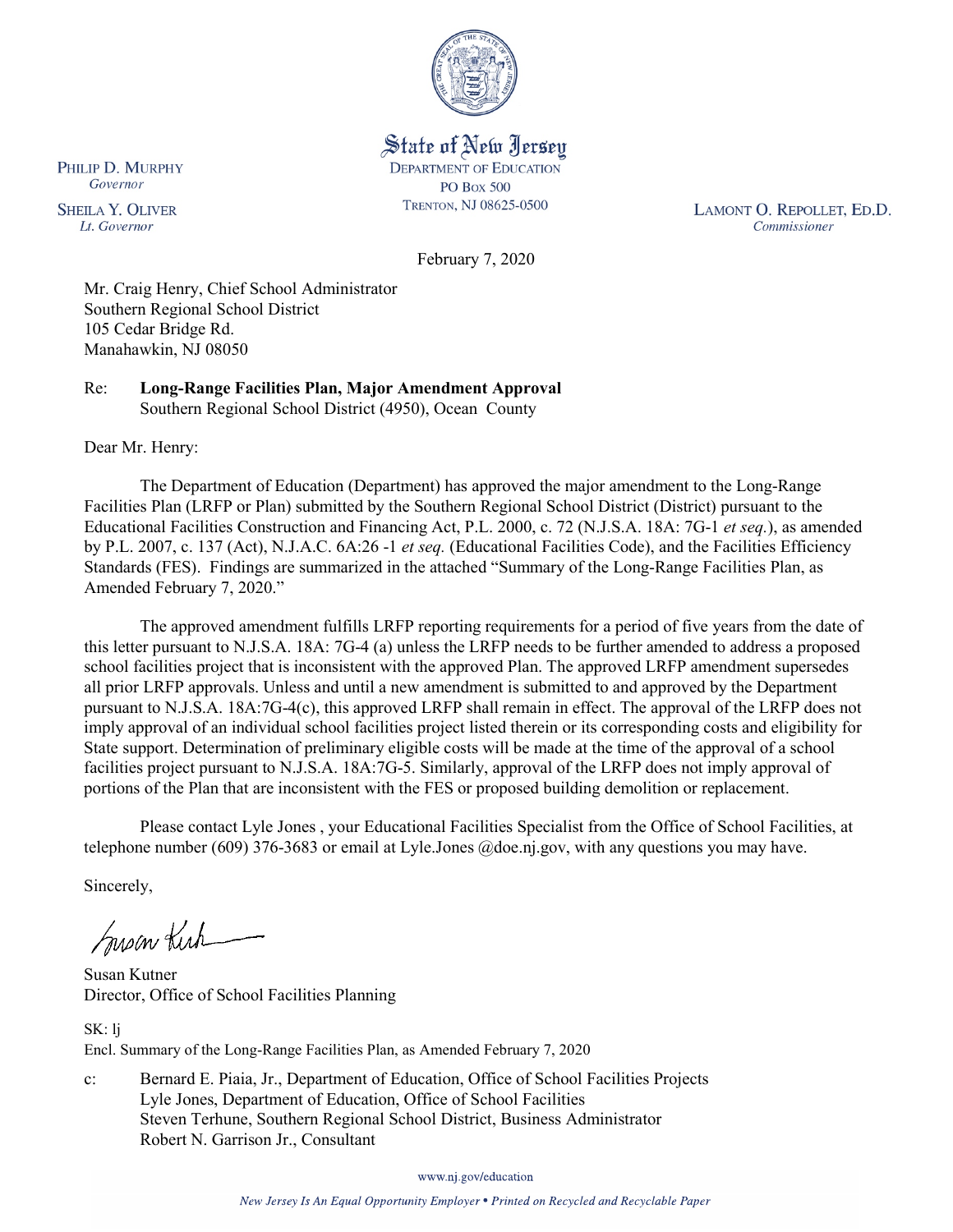# **Southern Regional School District (4950) Summary of the Long-Range Facilities Plan, as Amended February 7, 2020**

The Department of Education (Department) has completed its review of the major amendment to the Long-Range Facilities Plan (LRFP or Plan) submitted by the Southern Regional School District (District) pursuant to the Educational Facilities Construction and Financing Act, P.L. 2000, c. 72 (N.J.S.A. 18A: 7G-1 *et seq.*), as amended by P.L. 2007, c. 137 (Act), N.J.A.C. 6A:26-1 et seq. (Educational Facilities Code), and the Facilities Efficiency Standards (FES).

The following provides a summary of the District's approved amended LRFP. The summary is based on the standards set forth in the Act, the Educational Facilities Code, the FES, District-reported information in the Department's LRFP reporting system, and supporting documentation. The referenced reports in *italic* text are standard reports available on the Department's LRFP website.

### **1. Inventory Overview**

The District is classified as a Regular Operating District (ROD) for funding purposes. It provides services for students in grades 7-12.

The District identified existing and proposed schools, sites, buildings, rooms, and site amenities in its LRFP. Table 1 lists the number of existing and proposed district schools, sites, and buildings. Detailed information can be found in the *School Asset Inventory Report* and the *Site Asset Inventory Report.*

**As directed by the Department, school facilities projects that have received initial approval by the Department and have been approved by the voters, if applicable, are represented as "existing" in the LRFP.** Approved projects that include new construction and/or the reconfiguration/reassignment of existing program space are as follows: n/a.

|  |  | Table 1: Number of Schools, School Buildings, and Sites |  |
|--|--|---------------------------------------------------------|--|
|--|--|---------------------------------------------------------|--|

|                                              | <b>Existing</b> | <b>Proposed</b> |
|----------------------------------------------|-----------------|-----------------|
| Number of Schools (assigned DOE school code) |                 |                 |
| Number of School Buildings <sup>1</sup>      |                 |                 |
| Number of Non-School Buildings <sup>2</sup>  |                 |                 |
| Number of Vacant Buildings                   |                 |                 |
| Number of Sites                              |                 |                 |

*1 Includes district-owned buildings and long-term leases serving students in district-operated programs 2 Includes occupied district-owned buildings not associated with a school, such as administrative or utility buildings*

Based on the existing facilities inventory submitted by the District:

- Schools using leased buildings (short or long-term):  $n/a$
- Schools using temporary classroom units (TCUs), excluding TCUs supporting construction:  $n/a$
- Vacant/unassigned school buildings:  $n/a$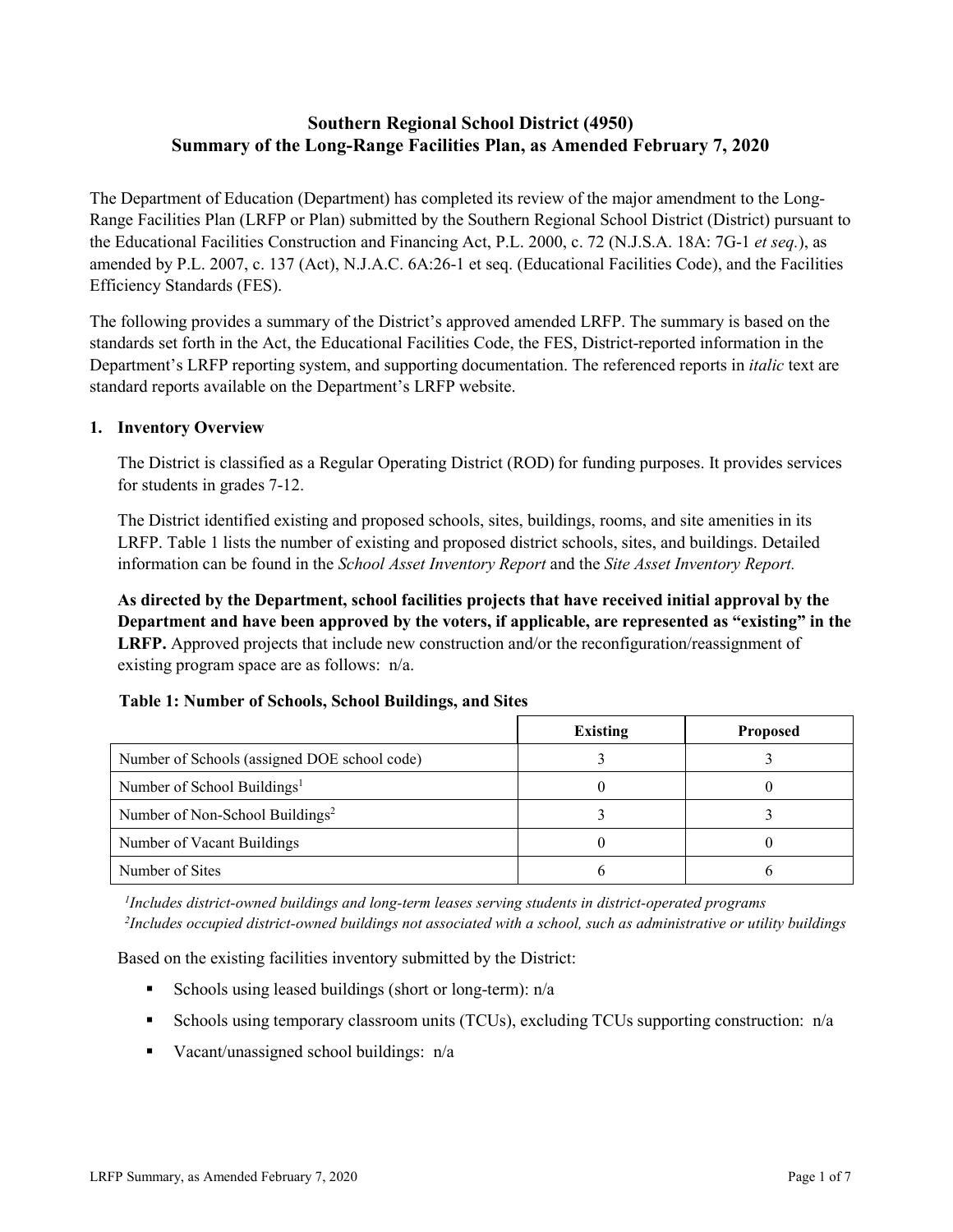**FINDINGS** The Department has determined that the proposed inventory is adequate for approval of the District's LRFP amendment. However, the LRFP determination does not imply approval of an individual school facilities project listed within the LRFP; the District must submit individual project applications for project approval.

# **2. District Enrollments**

The District determined the number of students, or "proposed enrollments," to be accommodated for LRFP planning purposes on a district-wide basis and in each school.

The Department minimally requires the submission of a standard cohort-survival projection using historic enrollment data from the Application for School State Aid (ASSA) or NJ Smart. The cohort-survival method projection method forecasts future students based upon the survival of the existing student population as it moves from grade to grade. A survival ratio of less than 1.00 indicates a loss of students, while a survival ratio of more than 1.00 indicates the class size is increasing. For example, if a survival ratio tracking first to second grade is computed to be 1.05, the grade size is increasing by 5% from one year to the next. The cohort-survival projection methodology works well for communities with stable demographic conditions. Atypical events impacting housing or enrollments, such as an economic downturn that halts new housing construction or the opening of a charter or private school, typically makes a cohort-survival projection less reliable.

### **Proposed enrollments are based on a standard cohort-survival enrollment projection.**

Adequate supporting documentation was submitted to the Department to justify the proposed enrollments. Table 2 provides a comparison of existing and projected enrollments. All totals include special education students.

|                              | <b>Existing Enrollments</b><br>2018-2019 | <b>District Proposed Enrollments</b><br>2022-2023 |
|------------------------------|------------------------------------------|---------------------------------------------------|
| <b>Grades</b>                |                                          |                                                   |
| PK (excl. private providers) |                                          |                                                   |
| Grades K-5                   |                                          |                                                   |
| Grades 6-8                   | 930                                      | 886                                               |
| Grades 9-12                  | 1,907                                    | 1,885                                             |
| <b>Totals</b>                | 2,837                                    | 2,771                                             |

# **Table 2: Enrollments**

**FINDINGS** The Department has determined the District's proposed enrollments to be acceptable for approval of the District's LRFP amendment. The Department will require a current enrollment projection at the time an application for a school facilities project is submitted incorporating the District's most recent enrollments in order to verify that the LRFP's planned capacity is appropriate for the updated enrollments.

# **3. District Practices Capacity**

Based on information provided in the room inventories, *District Practices Capacity* was calculated for each school building to determine whether adequate capacity is proposed for the projected enrollments based on district scheduling and class size practices. The capacity totals assume instructional buildings can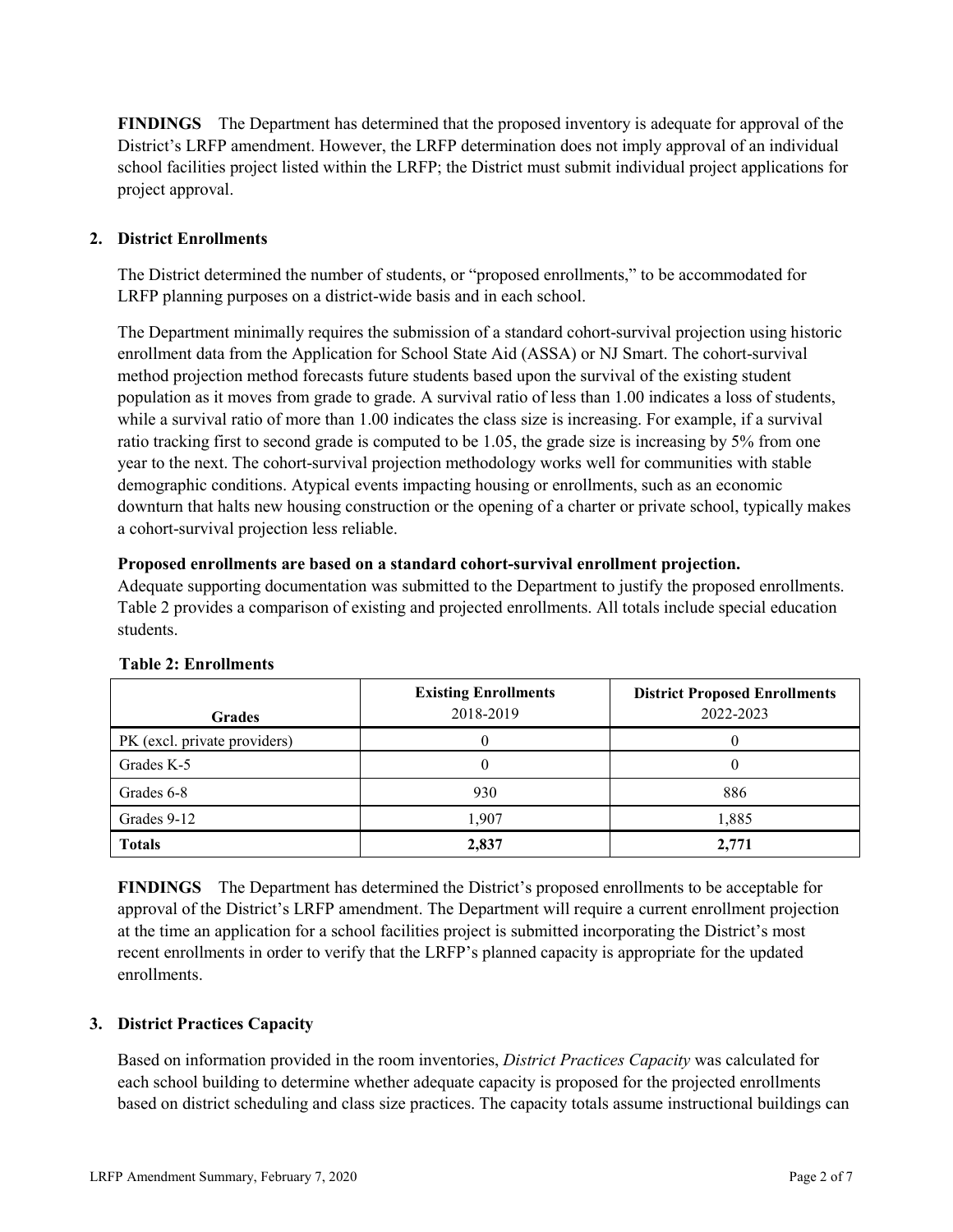be fully utilized regardless of school sending areas, transportation, and other operational issues. The calculations only consider district-owned buildings and long-term leases; short term leases and temporary buildings are excluded. A capacity utilization factor of 90% for classrooms serving grades K-8 and 85% for classrooms serving grades 9-12 is applied in accordance with the FES. No capacity utilization factor is applied to preschool classrooms.

In certain cases, districts may achieve adequate District Practices Capacity to accommodate enrollments but provide inadequate square feet per student in accordance with the FES, resulting in educational adequacy issues and "Unhoused Students." Unhoused students are considered in the "Functional Capacity" calculations used to determine potential State support for school facilities projects and are analyzed in Section 4.

Table 3 provides a summary of proposed enrollments and existing and proposed District-wide capacities. Detailed information can be found in the LRFP website reports titled *FES and District Practices Capacity Report, Existing Rooms Inventory Report, and Proposed Rooms Inventory Report.*

| <b>Grades</b>     | <b>Proposed</b><br><b>Enrollments</b> | <b>Existing</b><br><b>District</b><br><b>Practices</b><br>Capacity | <b>Existing</b><br>Deviation* | <b>Proposed</b><br><b>District</b><br><b>Practices</b><br>Capacity | <b>Proposed</b><br>Deviation* |
|-------------------|---------------------------------------|--------------------------------------------------------------------|-------------------------------|--------------------------------------------------------------------|-------------------------------|
| Elementary (PK-5) | $\theta$                              | 0.00                                                               | 0.00                          | 0.00                                                               | 0.00                          |
| Middle $(6-8)$    | 909                                   | 912.50                                                             | 3.50                          | 635.97                                                             | 3.50                          |
| High $(9-12)$     | 1,877                                 | 1,928.65                                                           | 51.65                         | 1,154.70                                                           | 51.65                         |
| <b>Totals</b>     | 2,786                                 | 2,841.15                                                           | 55.15                         | 1,790.67                                                           | 55.15                         |

**Table 3: District Practices Capacity Analysis**

*\* Positive numbers signify surplus capacity; negative numbers signify inadequate capacity. Negative values for District Practices capacity are acceptable for approval if proposed enrollments do not exceed 100% capacity utilization.*

Considerations:

- **Based on the proposed enrollments and existing room inventories, the District is projected to have** inadequate capacity for the following grade groups, assuming all school buildings can be fully utilized: n/a
- Adequate justification has been provided by the District if the proposed capacity for a school significantly deviates from the proposed enrollments. Generally, surplus capacity is acceptable for LRFP approval if additional capacity is not proposed through new construction.

**FINDINGS**The Department has determined that proposed District capacity, in accordance with the proposed enrollments, is adequate for approval of the District's LRFP amendment. The Department will require a current enrollment projection at the time an application for a school facilities project is submitted, incorporating the District's most recent Fall Enrollment Report, in order to verify that the LRFP's planned capacity meets the District's updated enrollments.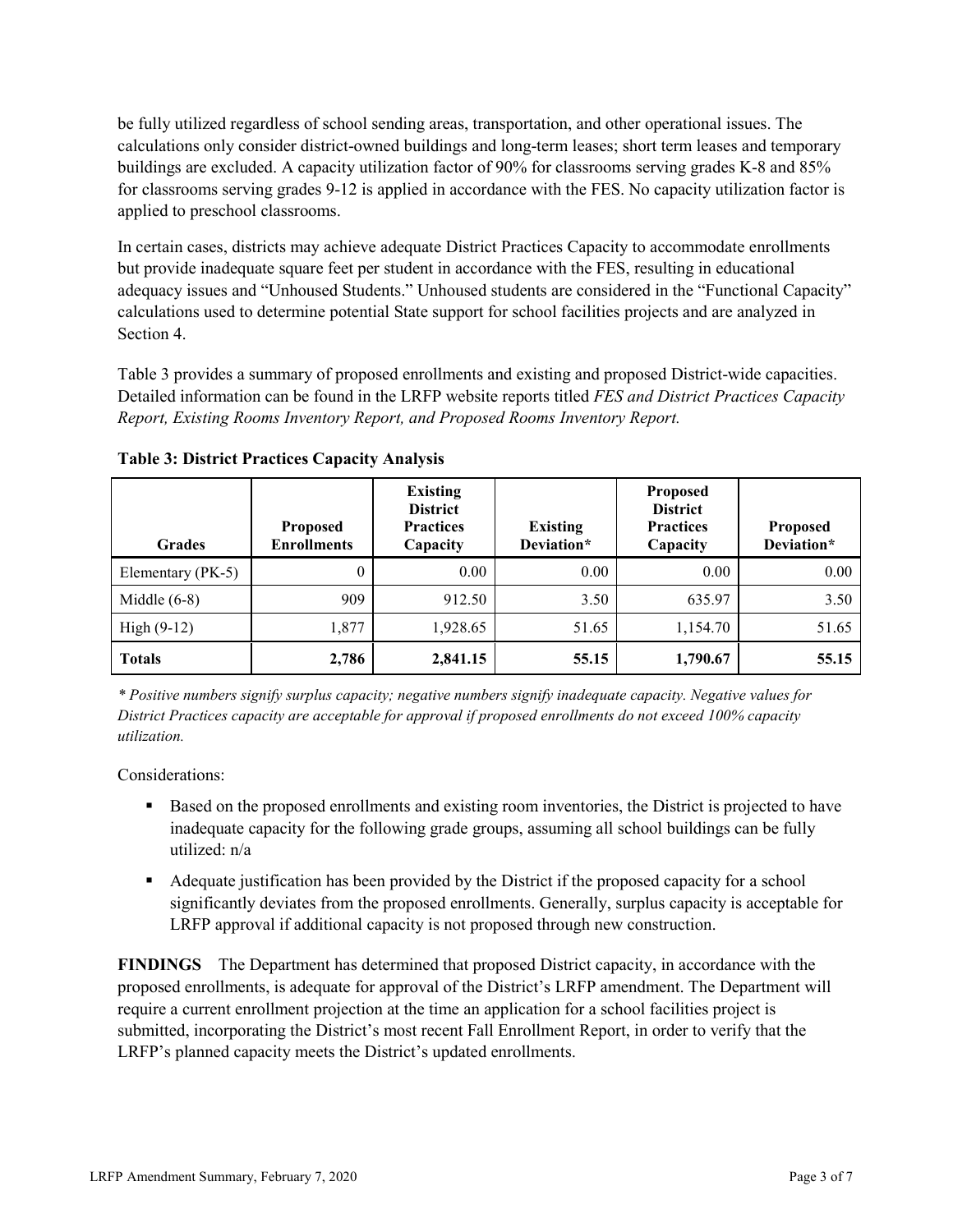### **4. New Construction Funding Eligibility**

*Functional Capacity* was calculated and compared to the proposed enrollments to provide a **preliminary estimate** of Unhoused Students and new construction funding eligibility. **Final determinations will be made at the time of project application approvals.**

*Functional Capacity* is the adjusted gross square footage of a school building *(total gross square feet minus excluded space)* divided by the minimum area allowance per full-time equivalent student for the grade level contained therein. *Unhoused Students* is the number of students projected to be enrolled in the District that exceeds the Functional Capacity of the District's schools pursuant to N.J.A.C. 6A:26-2.2(c). *Excluded Square Feet* includes (1) square footage exceeding the FES for any pre-kindergarten, kindergarten, general education, or self-contained special education classroom; (2) grossing factor square footage *(corridors, stairs, mechanical rooms, etc.)* that exceeds the FES allowance, and (3) square feet proposed to be demolished or discontinued from use. Excluded square feet may be revised during the review process for individual school facilities projects.

Table 4 provides a preliminary assessment of the Functional Capacity, Unhoused Students, and Estimated Maximum Approved Area for Unhoused Students for each FES grade group. The calculations exclude temporary facilities and short-term leased buildings. School buildings proposed for whole or partial demolition or reassignment to a non-school use are excluded from the calculations pending project application review. If a building is proposed to be reassigned to a different school, the square footage is applied to the proposed grades after reassignment. Buildings that are not assigned to a school are excluded from the calculations. In addition, only preschool students eligible for state funding (former ECPA students) are included. Detailed information concerning the calculations can be found in the *Functional Capacity and Unhoused Students Report* and the *Excluded Square Footage Report.*

|                                                | <b>PK/K-5</b> | $6 - 8$  | $9 - 12$ | <b>Total</b> |
|------------------------------------------------|---------------|----------|----------|--------------|
| PK Eligible Students/K-12 Proposed Enrollments | $\theta$      | 909      | 1,877    |              |
| FES Area Allowance (SF/student)                | 125.00        | 134.00   | 151.00   |              |
| <b>Prior to Completion of Proposed Work:</b>   |               |          |          |              |
| <b>Existing Gross Square Feet</b>              | $\Omega$      | 116,980  | 327,495  | 444,475      |
| Adjusted Gross Square Feet                     | $\theta$      | 115,972  | 319,576  | 435,548      |
| <b>Adjusted Functional Capacity</b>            | 0.00          | 865.46   | 2,116.40 |              |
| <b>Unhoused Students</b>                       | 0.00          | 43.54    | 0.00     |              |
| Est. Max. Area for Unhoused Students           | 0.00          | 5,834.00 | 0.00     |              |
| <b>After Completion of Proposed Work:</b>      |               |          |          |              |
| Gross Square Feet                              | $\theta$      | 116,980  | 327,495  | 444,475      |
| New Gross Square Feet                          | $\Omega$      | $\theta$ | $\theta$ | $\theta$     |
| Adjusted Gross Square Feet                     | $\Omega$      | 115,972  | 319,576  | 435,548      |
| Functional Capacity                            | 0.00          | 865.46   | 2,116.40 |              |
| Unhoused Students after Construction           | 0.00          | 43.54    | 0.00     |              |
| Est. Max. Area Remaining                       | 0.00          | 5,834.00 | 0.00     |              |

#### **Table 4: Estimated Maximum Approved Area for Unhoused Students**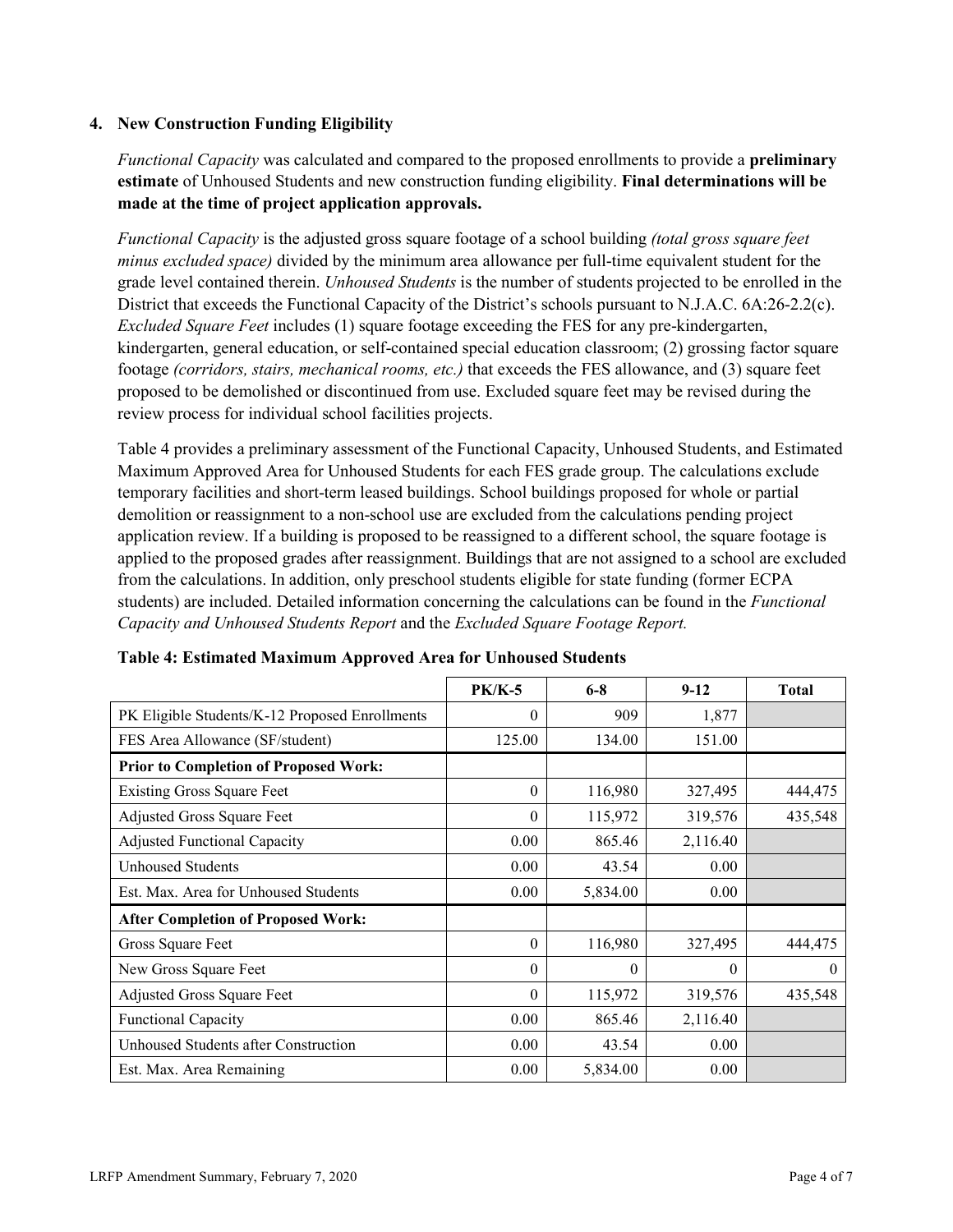Facilities used for non-instructional or non-educational purposes are ineligible for State support under the Act. However, projects for such facilities shall be reviewed by the Department to determine whether they are consistent with the District's LRFP and whether the facility, if it is to house students (full or part time) conforms to educational adequacy requirements. These projects shall conform to all applicable statutes and regulations.

Estimated costs represented in the LRFP by the District are for capital planning purposes only. The estimates are not intended to represent preliminary eligible costs or final eligible costs of approved school facilities projects.

Considerations:

- The District does not have approved projects pending completion, as noted in Section 1, that impact the Functional Capacity calculations.
- The Functional Capacity calculations *exclude* square feet proposed for demolition or discontinuation for the following FES grade groups and school buildings pending a feasibility study and project review: n/a .
- Based on the preliminary assessment, the District has Unhoused Students prior to the completion of proposed work for the following FES grade groups: 6-8.
- New construction is proposed for the following FES grade groups:  $n/a$ .
- **Proposed new construction exceeds the estimated maximum area allowance for Unhoused** Students prior to the completion of the proposed work for the following grade groups:  $n/a$ .
- The District, based on the preliminary LRFP assessment, will have Unhoused Students after completion of the proposed LRFP work. If the District is projected to have Unhoused Students, adequate justification has been provided to confirm educational adequacy in accordance with Section 6 of this determination.

**FINDINGS** Functional Capacity and Unhoused Students calculated in the LRFP are preliminary estimates. Preliminary Eligible Costs (PEC) and Final Eligible Costs (FEC) will be included in the review process for specific school facilities projects. A feasibility study undertaken by the District is required if building demolition or replacement is proposed per N.J.A.C. 6A:26-2.3(b)(10).

# **5. Proposed Work**

The District assessed program space, capacity, and physical plant deficiencies to determine corrective actions. Capital maintenance, or *"system actions,"* address physical plant deficiencies due to operational, building code, and /or life cycle issues. Inventory changes, or *"inventory actions,*" add, alter, or eliminate sites, site amenities, buildings, and/or rooms.

The Act (N.J.S.A. 18A:7G-7b) provides that all school facilities shall be deemed suitable for rehabilitation unless a pre-construction evaluation undertaken by the District demonstrates to the satisfaction of the Commissioner that the structure might pose a risk to the safety of the occupants even after rehabilitation or that rehabilitation is not cost-effective. Pursuant to N.J.A.C. 6A:26-2.3(b)(10), the Commissioner may identify school facilities for which new construction is proposed in lieu of rehabilitation for which it appears from the information presented that new construction is justified, provided, however, that for such school facilities so identified, the District must submit a feasibility study as part of the application for the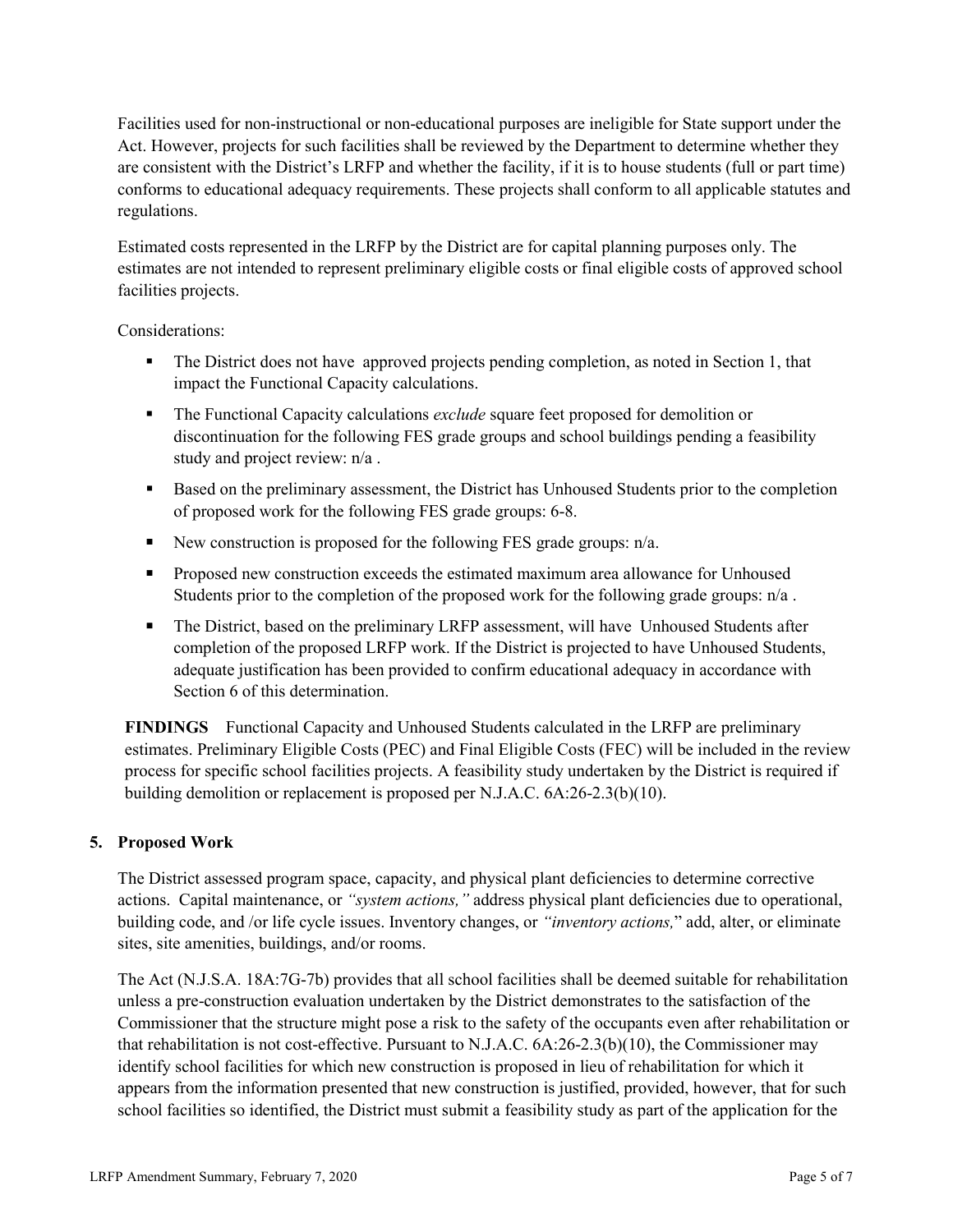specific school facilities project. The cost of each proposed building replacement is compared to the cost of additions or rehabilitation required to eliminate health and safety deficiencies and to achieve the District's programmatic model.

Table 5 lists the scope of work proposed for each school based on the building(s) serving their student population. Proposed inventory changes are described in the LRFP website reports titled *"School Asset Inventory Report and "Proposed Room Inventory Report."* Information concerning proposed systems work, or capital maintenance can be found in the "LRFP Systems Actions Summary Report".

With the completion of the proposed work, the following schools are proposed to be eliminated:  $n/a$ ; the following schools are proposed to be added: n/a .

| <b>Proposed Scope of Work</b>                                                                  | <b>Applicable Schools</b>                                                 |  |  |
|------------------------------------------------------------------------------------------------|---------------------------------------------------------------------------|--|--|
| Renovation only (no new construction)                                                          |                                                                           |  |  |
| System actions only (no inventory actions)                                                     | Southern Regional HS (050), Southern<br>Regional MS (060), Adult HS (010) |  |  |
| Existing inventory actions only (no systems actions)                                           | n/a                                                                       |  |  |
| Systems and inventory changes                                                                  | n/a                                                                       |  |  |
| <b>New construction</b>                                                                        |                                                                           |  |  |
| Building addition only (no systems or existing inventory actions)                              | n/a                                                                       |  |  |
| Renovation and building addition (system, existing inventory,<br>and new construction actions) | n/a                                                                       |  |  |
| New building on existing site                                                                  | n/a                                                                       |  |  |
| New building on new or expanded site                                                           | n/a                                                                       |  |  |
| Site and building disposal (in addition to above scopes)                                       |                                                                           |  |  |
| Partial building demolition                                                                    | n/a                                                                       |  |  |
| Whole building demolition                                                                      | n/a                                                                       |  |  |
| Site and building disposal or discontinuation of use                                           | n/a                                                                       |  |  |

**Table 5. School Building Scope of Work**

**FINDINGS** The Department has determined that the proposed work is adequate for approval of the District's LRFP amendment. However, Department approval of proposed work in the LRFP does not imply the District may proceed with a school facilities project. The District must submit individual project applications with cost estimates for Department project approval. Both school facilities project approval and other capital project review require consistency with the District's approved LRFP.

#### **6. Proposed Room Inventories and the Facilities Efficiency Standards**

The District's proposed school buildings were evaluated to assess general educational adequacy in terms of compliance with the FES area allowance pursuant to N.J.A.C. 6A:26-2.2 and 2.3.

District schools proposed to provide less square feet per student than the FES after the completion of proposed work as indicated in Table 5 are as follows: n/a

**FINDINGS** The Department has determined that the District's proposed room inventories are adequate for LRFP approval. If school(s) are proposed to provide less square feet per student than the FES area allowance, the District has provided justification indicating that the educational adequacy of the facility